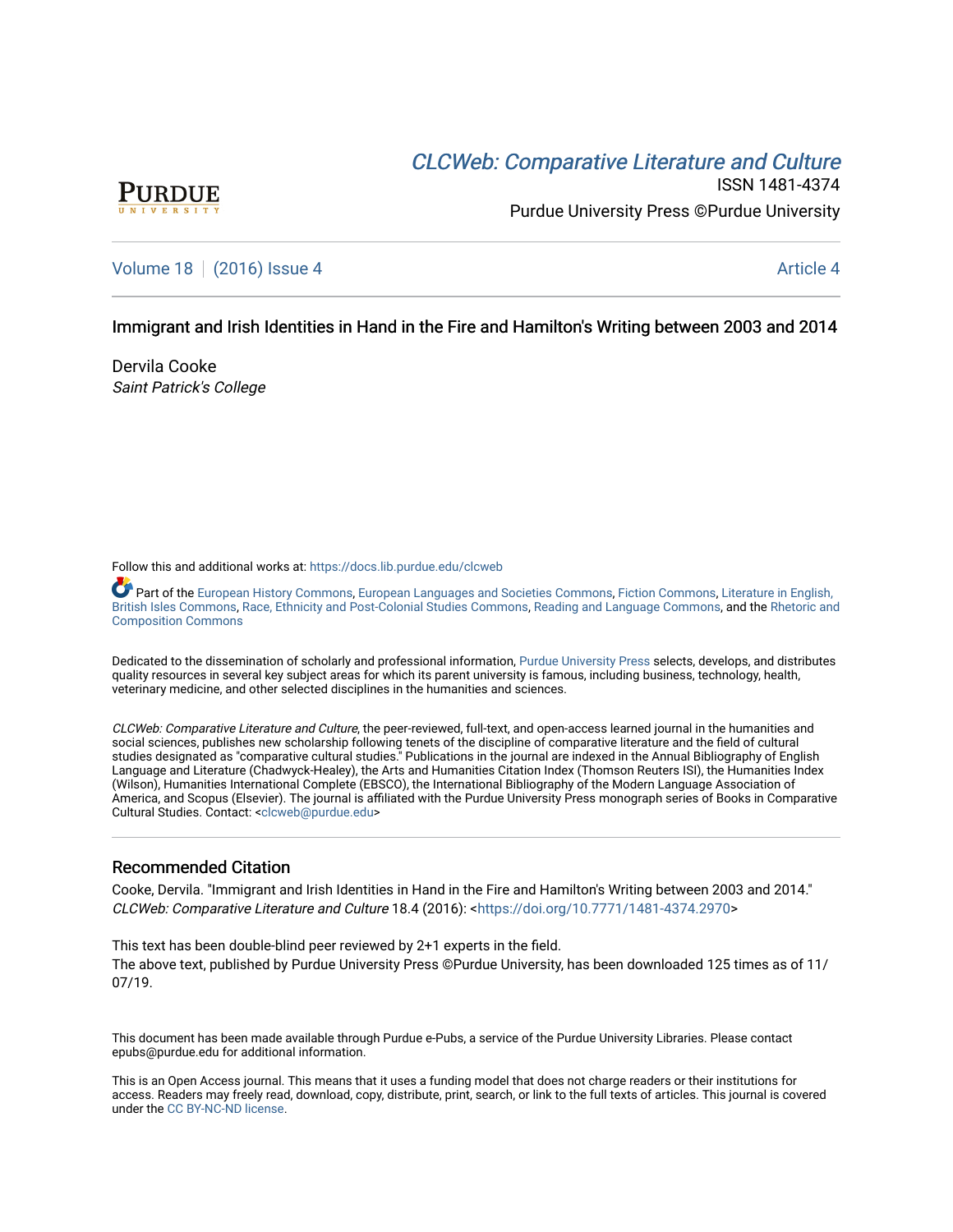**PURDUE** 

UNIVERSITY PRESS <[http://www.thepress.purdue.edu>](http://www.thepress.purdue.edu/)

# *CLCWeb: Comparative Literature and Culture*



ISSN 1481-4374 [<http://docs.lib.purdue.edu/clcweb>](http://docs.lib.purdue.edu/clcweb) Purdue University Press **©**Purdue University

*CLCWeb: Comparative Literature and Culture*, the peer-reviewed, full-text, and open-access learned journal in the humanities and social sciences, publishes new scholarship following tenets of the discipline of comparative literature and the field of cultural studies designated as "comparative cultural studies." In addition to the publication of articles, the journal publishes review articles of scholarly books and publishes research material in its *Library Series.* Publications in the journal are indexed in the Annual Bibliography of English Language and Literature (Chadwyck-Healey), the Arts and Humanities Citation Index (Thomson Reuters ISI), the Humanities Index (Wilson), Humanities International Complete (EBSCO), the International Bibliography of the Modern Language Association of America, and Scopus (Elsevier). The journal is affiliated with the Purdue University Press monog-raph series of Books in Comparative Cultural Studies. Contact: [<clcweb@purdue.edu>](mailto:clcweb@purdue.edu)

> **Volume 18 Issue 4 (December 2016) Article 5 Dervila Cooke, "Immigrant and Irish Identities in** *Hand in the Fire* **and Hamilton's Writing between 2003 and 2014"**

<http://docs.lib.purdue.edu/clcweb/vol18/iss4/4>

Contents of *CLCWeb: Comparative Literature and Culture* **18.4 (2016)** Thematic Issue *New Work on Immigration and Identity in Contemporary France, Québec, and Ireland* **Ed. Dervila Cooke**

[<http://docs.lib.purdue.edu/clcweb/vol18/iss4/>](http://docs.lib.purdue.edu/clcweb/vol18/iss4/)

**Abstract**: In her article "Immigrant and Irish Identities in *Hand in the Fire* and Hamilton's Writing between 2003 and 2014" Dervila Cooke discusses the intertwining of Irish and immigrant identities. Cooke examines the connection between openness to memory and embracing migrant identities in Hamilton's writing both in the 2010 novel and as a whole. The empathetic and inclusive character of Helen in *Hand in the Fire* is analyzed in contrast to characters who have repressed memory including the Serbian Vid. Helen's ties to elsewhere, her openness to new influence, and her willingness to engage with traumatic elements of the past (Irish and Serbian) make of her a redemptive character. In *Hand in the Fire*, engaging with the past through the metaphor of self-renovation is seen as potentially healing. The novel connects the retrieval of memory with the (self) acceptance of migrants and of traumatic events in Irish experience.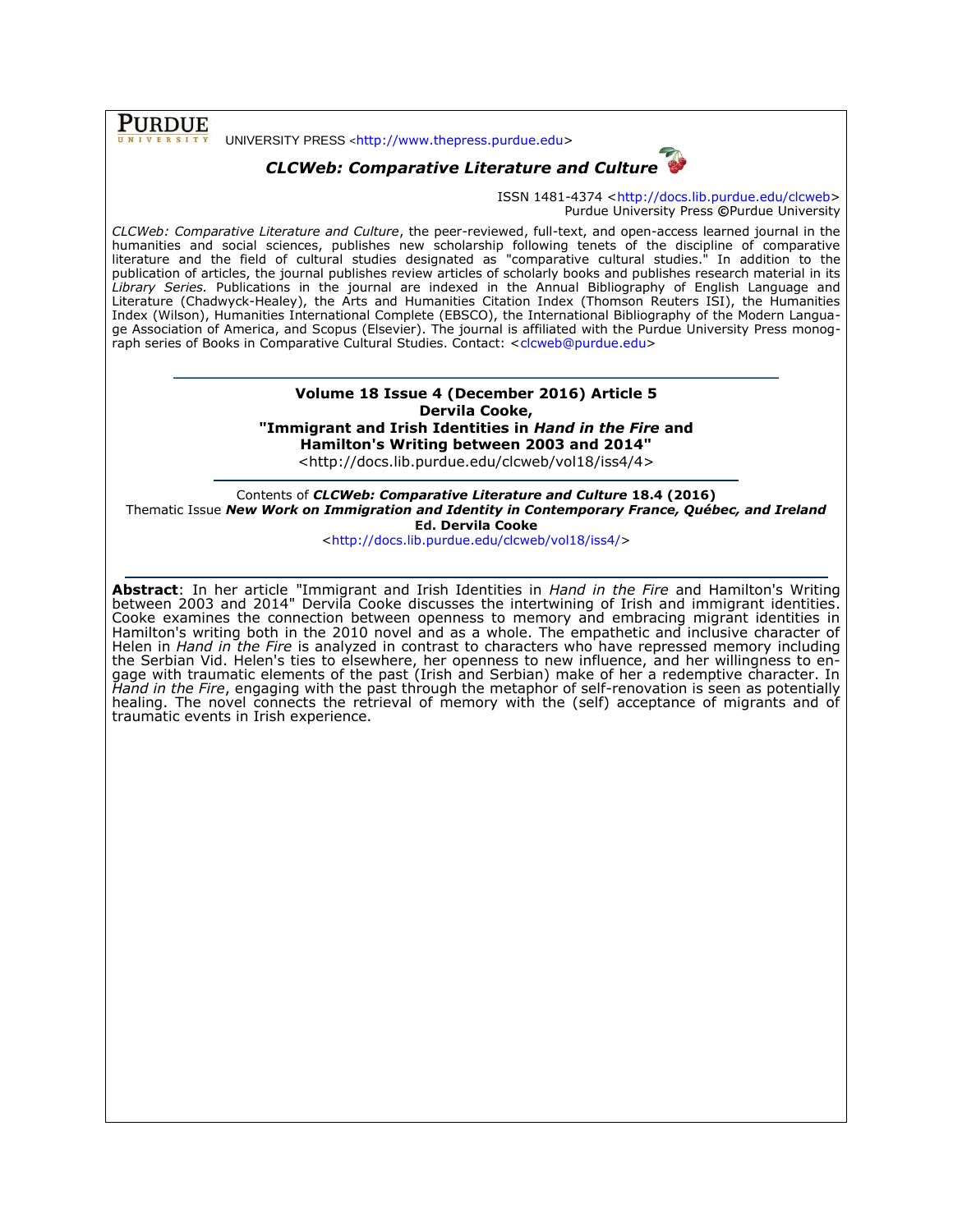Dervila Cooke, "Immigrant and Irish Identities in *Hand in the Fire* and Hamilton's Writing between 2003 and 2014" page 2 of 7<br>CLCWeb: Comparative Literature and Culture 18.4 (2015): <http://docs.lib.purdue.edu/clcweb/vol1

### **Dervila COOKE**

#### **Immigrant and Irish Identities in** *Hand in the Fire* **and Hamilton's Writing between 2003 and 2014**

In a 2014 interview, Hugo Hamilton reflected as follows: "We are all storytellers of our own memory, of our own existence. The story is the person. So what is realism? It's not actually the world we're in, it's the facts we tell about that. It's the story we tell each other. It's the stories that are missing sometimes, you know, it's the vacuum—what hasn't been told … Realism is a very fluid thing, and it depends on who you meet. And that's a very Irish thing as well. In the Irish language it's the first thing that people say to you: Cén scéal agat? What story have you got? So, what is a person without a story?" (Smith [<https://www.youtube.com/watch?v=krhkE0mF2VA>](https://www.youtube.com/watch?v=krhkE0mF2VA)). Declaring that he identifies with Vid, the Serbian immigrant to Ireland who is the main character of his 2010 novel *Hand in the Fire*, Hamilton stated that the book was "my version of the world" which would seem to suggest that it is in some way "his story" As Hamilton intertwines Irish and immigrant identities and stories in *Hand in the Fire*, the retrieval of memory—of "the stories that are missing"—emerges as an important factor in the self-acceptance of migrants, and also in the self-knowledge of members of the host society. I will also reflect on similar tropes in Hamilton's other work between 2003 and 2014.

Hamilton, who came to prominence in 2003 with his memoir *The Speckled People*, was born Jo- hannes Ó hUrmoltaigh in 1953, but changed his name to that of a family friend, bishop Hugo Liedmann (*Speckled* 215). Hamilton's German mother Irmgard came from a staunchly anti-nazi family and lived through Hitler's regime. She met and married the fervently Irish-speaking Séan Ó hUrmoltaigh in Ireland after the war. Séan (who rejected his English-language identity as John Hamilton) was the son of a sailor in the British Navy who lost his memory and reason in World War I. This paternal grandfather was an outsider in Irish society because of his mental illness and because he had fought for Britain. Hamilton is married to a journalist of immigrant extraction (United Kingdom Irish), who, like Helen in *Hand in the Fire*, attended boarding school and had a family who emigrated to Canada (see Egan). He has published short stories, memoirs, and novels including some novels set in Berlin and Irish detective novels. He has recently turned to drama and has also written essays on Germany and Ireland. His work explores personal memory, the desire to forget and remember, trauma, national histories, migrant or uncertain identities, and the figure of the outsider.

Like his character Vid, Hamilton felt uneasy with English, a language taught to him as a foreign tongue at an Irish-speaking school in Dublin (see Winch) and banned from his German and Irishspeaking home. Yet, *Hand in the Fire*'s complexity lies in the symbolic nature of its characters and plot. Vid encapsulates states of liminality in many ways: as an outsider, he is not only a projection of the author, but also represents Hamilton's German immigrant mother. He even shares aspects of Hamilton's militant Irish-speaking father, who chose to become an outsider linguistically to many people in Ireland (see Winch). His amnesia evokes that of Hamilton's paternal grandfather. Vid is also a reflection of the troubled Irish character, Kevin Concannon, who like him has a weighty but largely unacknowledged past. Most obviously, Vid represents the wave of immigrants mainly from Eastern Europe, Nigeria, China, the Philippines, and Brazil who came to Ireland in the 1995-2007 economic boom. Hamilton uses his customary compassion to explore complex networks of displacement and exclusion, and the impact of the repression of personal, familial, and societal secrets upon identity, whether immigrant or Irish.

Jason King argued that the literary device of interethnic romance has often been used too simplistically in recent Irish fiction that purports to be multicultural. He sees the device as frequently foregrounding "the elision rather than accommodation of cultural difference," for example in Roddy Doyle's *The Deportees* ("Irish Multicultural Fiction" 167; see also McIvor 41). *Hand in the Fire* uses—and arguably upends—the trope of union between outsider and insider in interesting ways. While Irish woman Helen and Vid come together towards the end of the novel, this is not a case of a deeply-rooted Irish partner fusing overly simplistically with an outsider. Their union instead provokes reflection on both Irish and Serbian society and on the need for a tolerance that is based on understanding and engaging with the past. At the start of *Hand in the Fire*, Helen is Kevin's girlfriend. While this relationship seems surprising, given the contrast between his egotism and her wish to help others, Helen and Kevin share a common past of migration. Helen emigrated with her family to Canada when she was twelve, but was sent back to Ireland alone to attend boarding school a short time later. She appears inclined towards cosmopolitanism, as she is familiar with Balkan music before she meets Vid. Her ties to elsewhere and her openness to new influence along with her lack of fear of the past make of her an empathetic and inclusive-minded character who accepts Vid's history and even helps him to face it.

The encounter between Vid and his glibly confident yet emotionally damaged and repressed Irish friend Kevin can also be called romantic or at least perversely pseudo-romantic. Kevin goes down on bended knee to Vid to apologize for punching him, forces his tongue into Vid's mouth in a sudden kiss on a fishing trip, and they open a box together that looks like it might hold "an engagement ring" (125). Kevin also sends Vid to Dursey Island, the site of a previous romantic tryst between Helen and Kevin. He includes Vid in his other romantic relationships, as when he urinates on Helen's car in Vid's presence and has sex with another woman while Vid sleeps on another bed beside them. This intense relationship between Vid and Kevin mainly serves to emphasize Kevin's repression of deep aspects of his psyche. These include his attraction to Vid as a reflection of his own past as a misfit and as a substitute for the lonely emigrant father he has rejected. It is for these reasons that Kevin employs Vid to work on his mother's house, which she is now renovating with money bequeathed by emigrants in her family. Like the father in Hamilton's 2003 memoir *The Speckled People*, Kevin Concannon is a volatile, passionate, towering figure full of helpless fury. Both were bullied at school in Ireland for being differ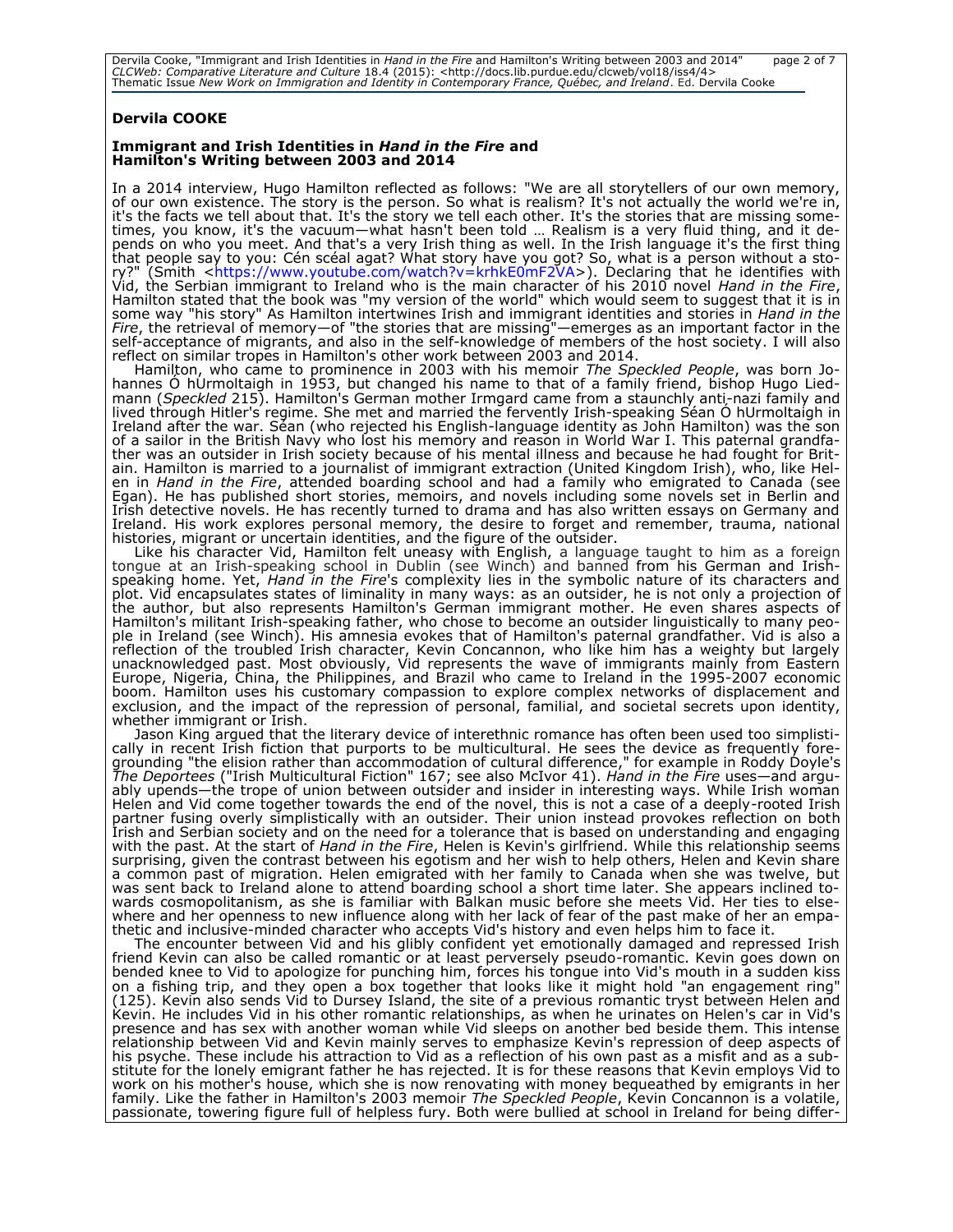Dervila Cooke, "Immigrant and Irish Identities in *Hand in the Fire* and Hamilton's Writing between 2003 and 2014" page 3 of 7<br>CLCWeb: Comparative Literature and Culture 18.4 (2015): <http://docs.lib.purdue.edu/clcweb/vol1

ent. Hamilton's father suffered from a limp and lost his politically and socially unacceptable father early in life. Kevin, the son of emigrants who returned from England, was persecuted for not having an Irish accent. Now a successful lawyer who has cast off all trace of his English accent, Kevin rejects his own vulnerability by rejecting both his past and his alcoholic father Johnny, who remained abroad to work while Kevin was growing up. While his emigrant and fatherless past complicates his character, Kevin is in many ways a metaphor for what Fintan O'Toole in his 2010 essay *Enough is Enough* called the "substitute identity" of Celtic Tiger Ireland's sometimes superficial confidence (O'Toole qtd. in Bonner and Slaby 23).

Ronit Lentin described Ireland's encounter with its "Celtic Tiger" immigrants as "the return of the national repressed" (Lentin qtd. in King, "Irish Multicultural" 177), during which Irish people were confronted with the mirror image of their own long experience of emigration. This may explain why Kevin is initially drawn to Vid, who no doubt reminds him of his own previous outsider status. Yet it is also part of the reason why Kevin soon rejects Vid, who reminds him too much of his own lonely experiences, now concealed by his professional and social persona. Like his mother Rita who rejects her husband Johnny, excluding him from the family and refusing to open his letters, Kevin is reluctant to deal with anything difficult. There is even a suggestion that he may have framed Vid for his crime (55, 84). When his eighteen-year old sister Ellis becomes pregnant, he bullies her with his mother's tacit agreement into agreeing to travel to Britain for a termination, not even considering for a moment that Ellis might be able, or indeed want, to take care of a child. He prefers to exist in a vacuous existence mired in the oblivion of drunken nights on the town and serial infidelity. Like Kevin, Vid repressed his familial and national story having been a child in Serbia during the Bosnian war of 1992-1995 that included the massacre of 8000 Bosnian Muslim men and boys at Srebrenica. He only allows himself to remember the distressing images from that time when he has become romantically involved with Helen, the character in the novel who is most open to the past. Vid is also the son of a member of the Serbian secret police who was killed along with his wife in a car ambush from which only Vid escaped. As such, both Kevin and Vid are fugitives from their personal and national pasts. When Kevin accepts Vid's simplistic account of having left Serbia because he wanted to travel after "a bad car accident" with the laconic comment "fair enough" (2), this reflects Kevin's own eagerness to sweep anything uncomfortable under the carpet. After informing Vid briefly of his misfit past, he ends with the admonition "Never look back, my friend" (42).

Because Vid and Kevin are so similar in the above ways and because of their strangely intense and sometimes uncanny and terrifying relationship, the literary figure of the double or Doppelgänger springs to mind. Yet since each reflects the other, and since Vid is not simply a projection of what Kevin has repressed but in fact the main character of the novel, their relationship is subtly different from the dymanic noted by Eda Segarra in her discussion of this literary figure. Segarra notes that the uncanny figure of the Doppelgänger "with its portrayal of the double alienation of experiencing the other as self and the self as other" was particularly prevalent in Europe during the nineteenth-century colonial era (6). Bertha Mason in *Jane Eyre* is an example of someone who is at first hidden away then destroyed by fire, which may have resonance for Hamilton's own text. In *Hand in the Fire*, Vid is not the colonial other and Kevin is as much Vid's double as vice versa, as Hamilton is writing from the point of view of the other through Vid's Serbian eyes. Indeed, Vid's story has the most obvious centrality, with Kevin's story perhaps needing to be unpicked more carefully.

In many respects, Vid is a manipulated partner in the relationship, most remarkably by accepting to take the Irishman's place in court for Kevin's violent attack on a thuggish Irish electrician. Kevin manoeuvres Vid into this strange position under the pretext that the attack occurred because Kevin was defending Vid (35, 92). Kevin's violence seems partly fuelled by the anger he carries within him at the abuse he suffered as an English-raised but Irish-born boy in Ireland, and possibly also as an Irish boy in England. Kevin describes the electrician as a "racist bastard" after the attack (35). Kevin's relationship with Vid itself turns racist, when Vid strikes up a friendship with Kevin's father Johnny. He calls Vid "a Serbian cunt" for daring to interfere with his family, when Vid tries to give him the All Ireland hurling medal that Johnny has asked him to pass on (126). He later insults Vid's accent (214), and finally calls him a sponger (258). Symbolically, this racism starts at the point when Vid appears to be usurping Kevin's position as son. Several of the characters display either aggressive or casual racism. The electrician calls Vid a "Polish cunt" (29) after his daughter kisses him, and Vid's co-workers call him Vim, the name of a cleaning product for bathrooms. An employee at the builder's providers asks him every time he sees him about Radovan Karadžćic**,** the Bosnian Serb war criminal (154). The electrician's Irish gang are overtly tribal. They beat and almost drown Vid near the end of the novel, and are no doubt behind the arson attack on the workshop of Vid's Lithuanian friend and co-worker Darius. They do not suspect that Kevin might be responsible for the attack on the electrician as they assume him to be Vid's employer and not his friend. In both instances of violent crime, Vid is suspected, escaping only because of a technicality in one case and video evidence in the other.

More insidiously perhaps, both Vid and Darius are objectified as being workers above all else. Even Rita objectifies Vid (219), despite her paradoxical desire to delve into his past, as a substitute for emotional intimacy with the husband she has rejected, whose life as an emigrant parallels Vid's own. Johnny himself highlights Vid's worker status to Kevin, perhaps because he himself has been pared down to the quality of worker (202). In a nod by Hamilton to the frequent Irish practice of calling all Eastern Europeans "Polish", Vid is further deindividualized by being lumped into this category. Hamilton's decision to focus on non-Polish immigrants in *Hand in the Fire* is a pointed one for this reason. Liuda, Vid's Moldovan girlfriend for a time, is valued only as a sexualized object by Vid's Irish coworker and is "imported" by an Irish businessman (61-62, 152) and exploited by a series of others. Vid longs to be a part of the Concannon family and "not just a worker" (47) and tries, like Darius, to assimilate linguistically into Irish society, with mixed results. Yet in other ways he is a passive recipi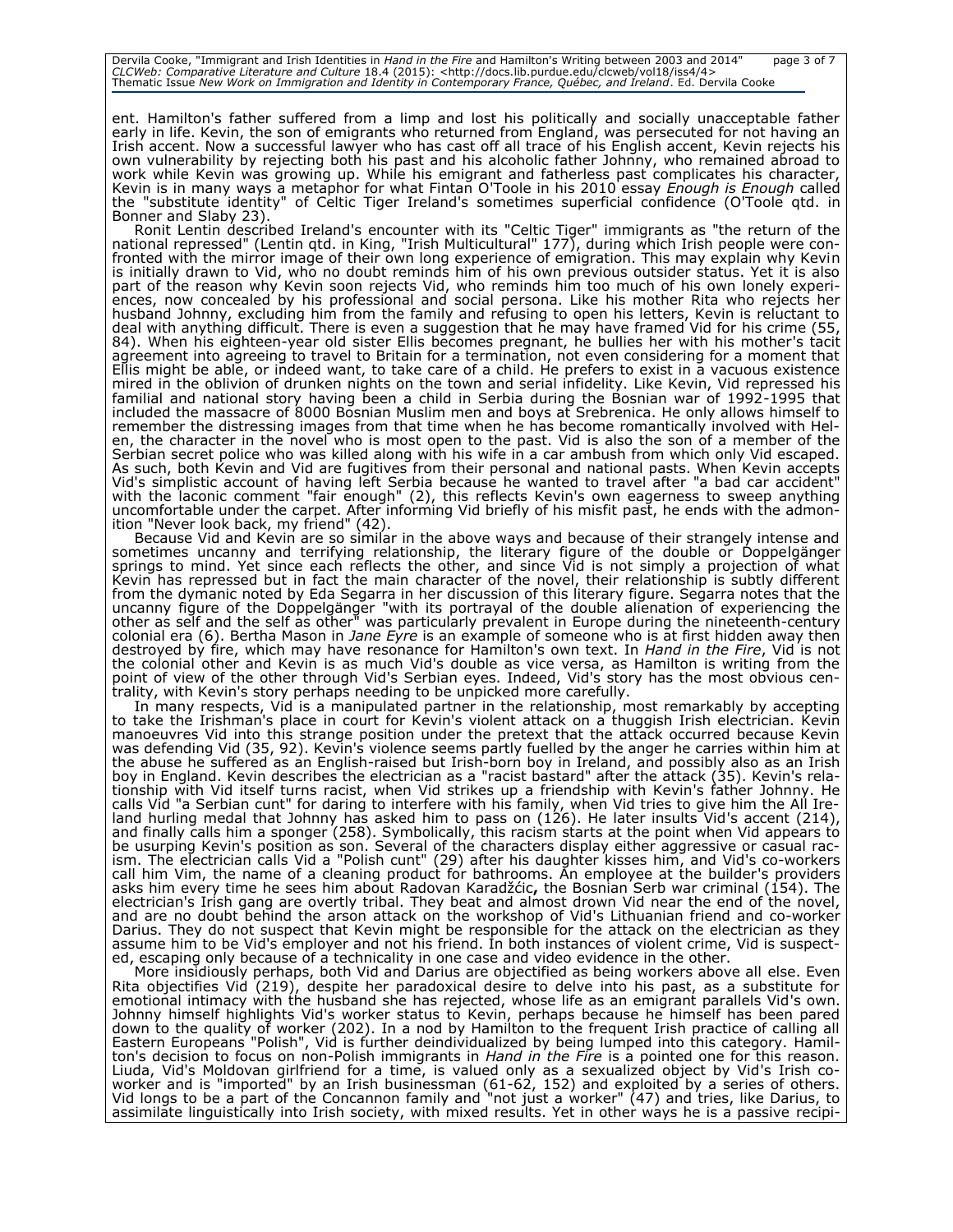Dervila Cooke, "Immigrant and Irish Identities in *Hand in the Fire* and Hamilton's Writing between 2003 and 2014" page 4 of 7<br>CLCWeb: Comparative Literature and Culture 18.4 (2015): <http://docs.lib.purdue.edu/clcweb/vol1

ent of his fate, and displays little individual agency at first. It is not until his romantic fusion with the more compassionate Helen that Vid gains the confidence to act against Kevin and to become "a participant" in society (261) by reinstating Ellis with her individual freedom and dignity. In an act that symbolizes the excluded scapegoat taking his place in Irish society, Vid decides to break into the Concannon house with Helen to rescue Ellis. He declares: "This is where I entered into the story of the country at last. I became a participant, a player, an insider taking action. Not letting things happen around me as if I was still only an immigrant and it was none of my business. I was not trying to make a name for myself or anything like that, but I was entitled to play my role as an ordinary inhabitant who belonged here." (261). Carmen Zamorano Llena has highlighted this passage as Vid's "coming out of paralysis" where he rejects his previous need to "assimilate" into Irish society (116). The term Vid uses repeatedly is "integrate," but Zamorano Llena is correct that it initially appears more like an unquestioning assimilation.

Questions of compassion and solidarity are an important part of *Hand in the Fire*. Vid has compassion for the many people who need it in the Concannon family, most notably for Johnny, whose departure from Ireland he imagines in detail (119-122), and also for the youngest daughter Ellis. Ellis bears the name of Ellis Island, a place of immigration and emigration, between departure and arrival, and has "emigrated to the land of dreams and drugs" (181). Because of the family's rejection of Johnny, she feels cut off from her "genetic inheritance" and hence from an important part of her past (206). She becomes part of what Vid describes as "a separate ethnic group", living with her drug addict friends on the outer edges of society (185). Vid even has pity for Kevin himself, despite his emotional and physical abuse of him (267-68). A key element of the novel is his compassion for Johnny's aunt, Máire Concannon, the drowned pregnant woman of Furbo who was excluded by her own people (like Vid's own father before he was killed 230). He travels to Furbo in Connemara and walks the long journey to the church at Barna "because I wanted to know how long the trip would have taken for a woman carrying a child" (175). Vid has little compassion for himself, however, feeling a huge sense of guilt (78, 105, 113, 196, 205, 224) and that he is "unfit to integrate" and has "brought disease" into Ireland (105, 205). Vid has done nothing wrong but carries a sense of national guilt. His abuse by Kevin and by the thuggish Irish gang deepens his internalized feeling of worthlessness. Bullying ran through Hamilton's own family, as described in *The Speckled People*, where the children were repeatedly "executed" as "Hitler" and "Eichmann" by neighbouring Irish youngsters, and bullying of a linguistic and sometimes physical sense was carried out by Hamilton's father as he sought to exclude the English language from the household.

The compassion afforded Hamilton's mother in *The Speckled People* is easily understandable, given that she was a lonely outsider in 1950s Ireland with a traumatic past full of horror and national guilt, as a native of a country that was remembered mainly for the Holocaust and Nazi tyranny. Vid is in many respects the Serbian equivalent of Irmgard in Celtic Tiger Ireland, as Hamilton has suggested (431). In another parallel with *Hand in the Fire*, and pre-figuring Vid's compassion for Kevin, *The Speckled People* also displays compassion for a tyrannical figure, the narrator's father, who as noted was bullied severely in youth, and who comes across as in some senses pioneering and idealistic. Yet nothing is blindly accepted: in *The Speckled People* Hamilton clearly condemns views and actions he considers reprehensible, including the father's anti-Semitic writing, which suggests an inability to realize that there could be such thing as an Irish Jew, or that individual members of any ethnic group might feel that they could be Irish in other ways than by speaking Irish or engaging in traditionally Irish games and music (248-54). The issue of compassion surfaced in Hamilton's 2004 article for *The Guardian* entitled "The Loneliness of being German" where he wrote of German people's inability to comprehend the compassion he showed his father in *The Speckled People*. He explains their failure to understand his compassion by the fact that today's Germans have had to reject the nazi generation of their parents and grandparents so completely. He also writes that their rejection of their past has left them without a home, as they have disconnected from the nationalistic and Nazi-connoted notion of *Heimat* (homeland). Ireland appealed to many Germans as an island of romantic mythology that could provide an alternative home, as described by Heinrich Böll in his memoir of 1950s Ireland, *Irisches Tagebuc*h and in Hamilton's updated take on this in 2007 in *Die Redselige Insel*. In *Hand in the Fire*, Vid feels he cannot go home. Yet there is a suggestion that he may do so in the company of Helen, who offers to accompany him to Bosnia and specifically to Srebrenica in order to help him confront his national past.

There is a strong sense in *Hand in the Fire* that in order to grow as a person and as a nation, the parental generation must be acknowledged, and the "home" (or home country) must be explored, with whatever faults they may have. To do so requires opening history's secrets. Apart from the secret father Johnny and the drowned Máire Concannon, there are several other bearers of resonant Irish secrets in *Hand in the Fire*. These include Traoloch the abused orphan labourer for whom Helen feels such pity in Carrick-on-Shannon; the painter who grew up as an illegitimate child in a Protestant orphanage; or indeed Nurse Bridie's own lost illegitimate child, who was given up for adoption and whose presence haunts the start of the book. Such secrets darken the lives of the families that carry them, which is why Vid wonders why Johnny cannot be allowed back at least into the perimeter of the family. The moral police prevalent in the Ireland of the youth of Irish people such as Máire Concannon, Nurse Bridie, Traolach, and the Protestant painter echo the secret police of Serbia and indeed of Lithuania (Darius's mother was the village informer). The men of Furbo and their Catholic priest are explicitly likened to the secret police (89) as is Rita Concannon herself (82, 102). Such members of the moral police share the characteristic of being quick to judge others, and can be prone to scapegoating, in order to deflect attention from themselves. When Vid reflects on how his father was killed he comes to the conclusion that "his own people" did it, for fear of what he could reveal about them (229-30).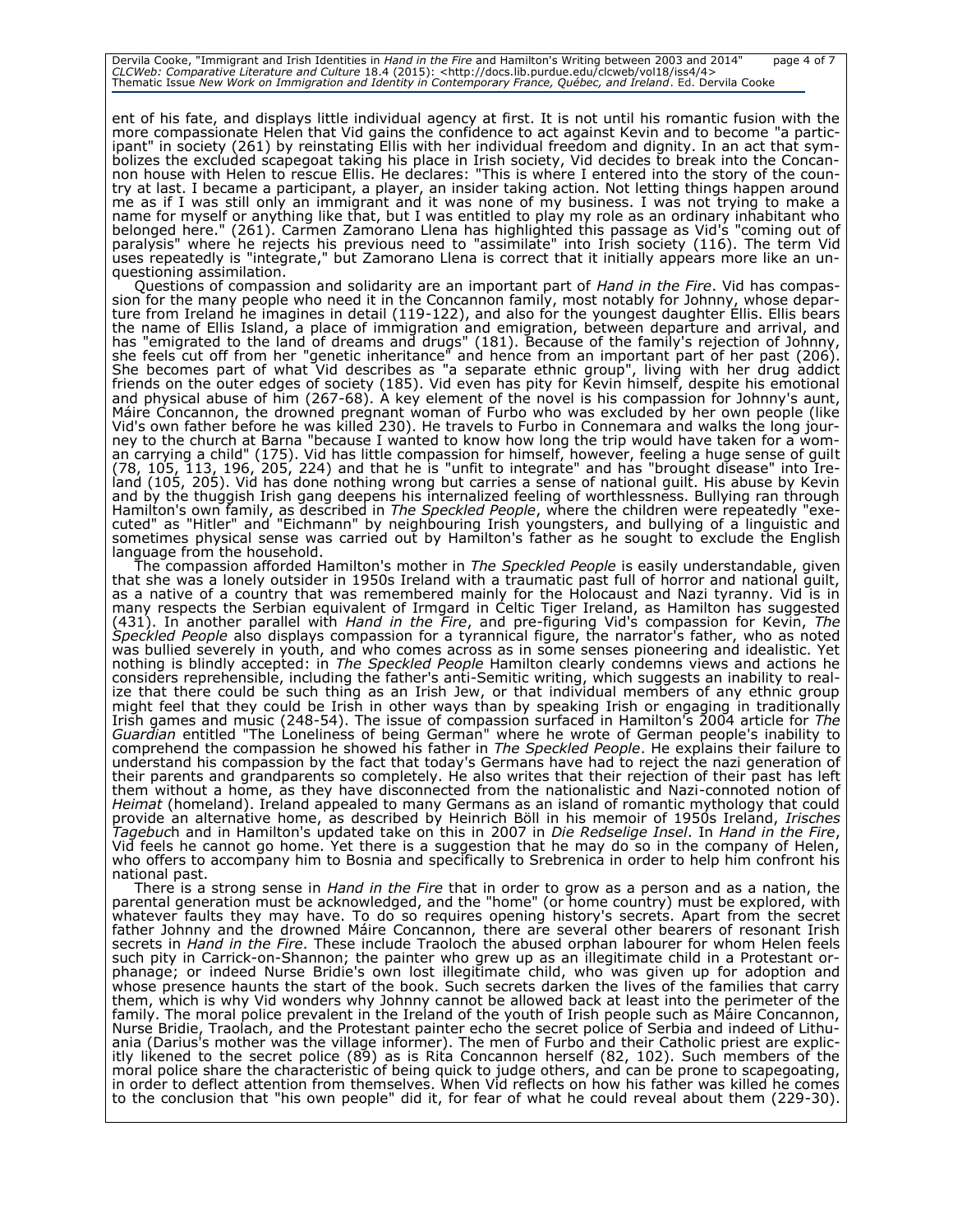Dervila Cooke, "Immigrant and Irish Identities in *Hand in the Fire* and Hamilton's Writing between 2003 and 2014" page 5 of 7<br>CLCWeb: Comparative Literature and Culture 18.4 (2015): <http://docs.lib.purdue.edu/clcweb/vol1

He also wonders whether the villagers drove Máire Concannon to suicide or drowned her because she was about to reveal the identity of the father of the child in her womb (212).

Vid, by contrast, is slow to form opinions (233) and is a loyal friend. Yet he is also slow to act against injustice, including against himself, at least initially. It is his own passivity in not intervening when he sees a woman being beaten by her male partner in a car that most shocks him. The event, and his cowardly non-intervention, taught him "a lot about the Concannon family and also about myself and the whole world around me" (220), as his reaction is one of fear of getting involved. While reluctance to take action can stem from "the paralysis the people felt in the face of authority" (89, 211), it can also stem from a fear of getting hurt, as is the case in the Concannon family and in Vid's own refusal to remember his traumatic past. The start of his romantic relationship with Helen occurs soon after this realization. Although both Kevin and Helen are symbolic partners for Vid, the only successful relationship is with Helen. Helen is the most compassionate of the Irish characters. She is also in touch with her own past and those of others. She visits the site of her emigrant father's house, speaks openly of her family's conversion to Protestantism as a way of surviving during the 1840s Famine, and talks to Vid with great sadness and warmth of the mistreatment of Traolach, who grew up in an orphanage, perhaps as an illegitimate child, and was shunted from institution to institution and perhaps abused as a child (108-10). When she tells Máire Concannon's story, Helen suggests that the priest might have suggested marriage as an option for the pregnant woman, instead of the incitement to drowning that Kevin and Johnny both attribute to the priest (111). While they feel it is natural to want to repress difficult elements of one's life, Helen is more inclined to seek a constructive solution that faces the facts. It is only with Helen that Vid feels able to tell his story, and only with her that memory of his traumatic personal and national past can resurface (226-30).

Helen is more mature than Kevin and also than Rita who lacks the ability to forgive or help Johnny. Symbolically, Rita has a collection of wind-up toys, which suggests that she is not fully grown. Helen is able to admit the secrets of her family, and is a naturally empathetic character who displays solidarity with others, as evidenced most clearly in the break-in she initiates to free Ellis. She is also open to new influences in the future. Her relationship with Vid seems promising (267-8). Yet the strongly future-oriented ending of the novel in which she participates is, paradoxically, a kind of funeral, a coming to terms with the past, giving Máire Concannon the farewell she deserved on the Aran island of Inishmore. Vid, Helen and Ellis, all emigrants of sorts, constitute the attending family. Through her desire to include rather than exclude, to allow freedom and tolerance rather than to impose a moral authority or tyranny, Helen gives both Vid and Ellis a sense of belonging, the concept and word with which the novel ends, on the image of Máire Concannon's buried body, with her head "pointing back towards Furbo, where she belonged." (275). Ellis dreams of founding a new homestead in Furbo and Vid is now free to go home with Helen, whether metaphorically or literally, as she will listen to the stories of his past.

Homes imply houses, and the renovation of houses is deeply symbolic in this text. In Ellis's case, her wish to restore the ancestral home in Furbo foregrounds a desire for renewal and for a certain settling of the self through reconnection with her familial past. In Rita's case, the impetus for renovation initially seems more mundane, as a free-standing wardrobe needs to be replaced with a modern built-in one. Yet this too is symbolic: despite the modernization of the wardrobe facilities, no renewal of Rita's self occurs until she repents at Johnny's funeral at having excluded him. She simply plans to use the new wardrobe in order to house the boxes of Johnny's letters that she has always refused to open. The fact that the new piece of furniture is to be in black ash and reminds Vid of a funeral parlour (17) highlights the moribund nature of her relationship with Johnny and her desire to keep their shared past buried. However the wardrobe does also provide a kind of shrine for memory, echoing the mementos of the narrator's father in the wardrobe in *The Speckled People* and *The Sailor in the Wardrobe*, adapted for the theatre as "The Mariner*"* in 2014. Memories may be buried and denied but they do not disappear, as Kevin, Vid, and Rita know in their hearts.

Kieran Bonner and Alexandra Slaby write of the "potent symbol" of the building site as a key trope of the Celtic Tiger period (32). In this case, the real and projected building sites are situated at the heart of two Irish family homes, one inhabited and one derelict because of emigration. But what is being built in the Celtic Tiger Ireland of this novel? And what is being destroyed? What is, or was, worth keeping? Ellis dreams of reconnecting with her father's family's past by renovating the abandoned Furbo homestead, while at the same time bringing a child into the future, to whom she will speak Irish, "the language left behind by her father" (272). Kevin and Rita, by contrast, are keen to modernize and to get rid of all traces of their past with Johnny, or at least to hide them. This mirrors Kevin's trajectory in his self-invention as a successful, confident lawyer, masking the insecure child within. While a gradual approach to self-invention is arguably necessary for all those who emigrate, Hamilton's previous novel *Disguise* (2008) showed the perils of overly radical self-reconstruction in the person of Gregor Liedmann. Gregor's name suggests he is an authorial persona, combining the name of Gregor Samsa in Kafka's *Verwandlung* and bishop Hugo Liedmann. While the author can only benefit from using this fictional character to explore aspects of his psyche, Gregor's self-invention is a harmful form of self-rejection and disconnection. Gregor is a type of immigrant, a child from Eastern Europe who is adopted by a German family during World War II. As a teenager he rejects his adoptive family, composed of a neurotic but loving mother and a militaristic father. He refuses to go back to the family home they provided for him, or to become reconciled with his mother even on her deathbed. He attempts unsuccessfully to adopt a Jewish identity and suffers inwardly at never feeling he belongs.

In *Hand in the Fire* we see a partially inverted, but similar situation, as Vid's attempts to forget his past fuel his feverish wish to belong to the Concannon family and his failed attempts to re-invent himself linguistically as an Irishman. In *Disguise*, as in *Hand in the Fire*, a female romantic partner takes the initiative in freeing characters who are trapped in self-abnegation. Winch noted the Kafkaesque,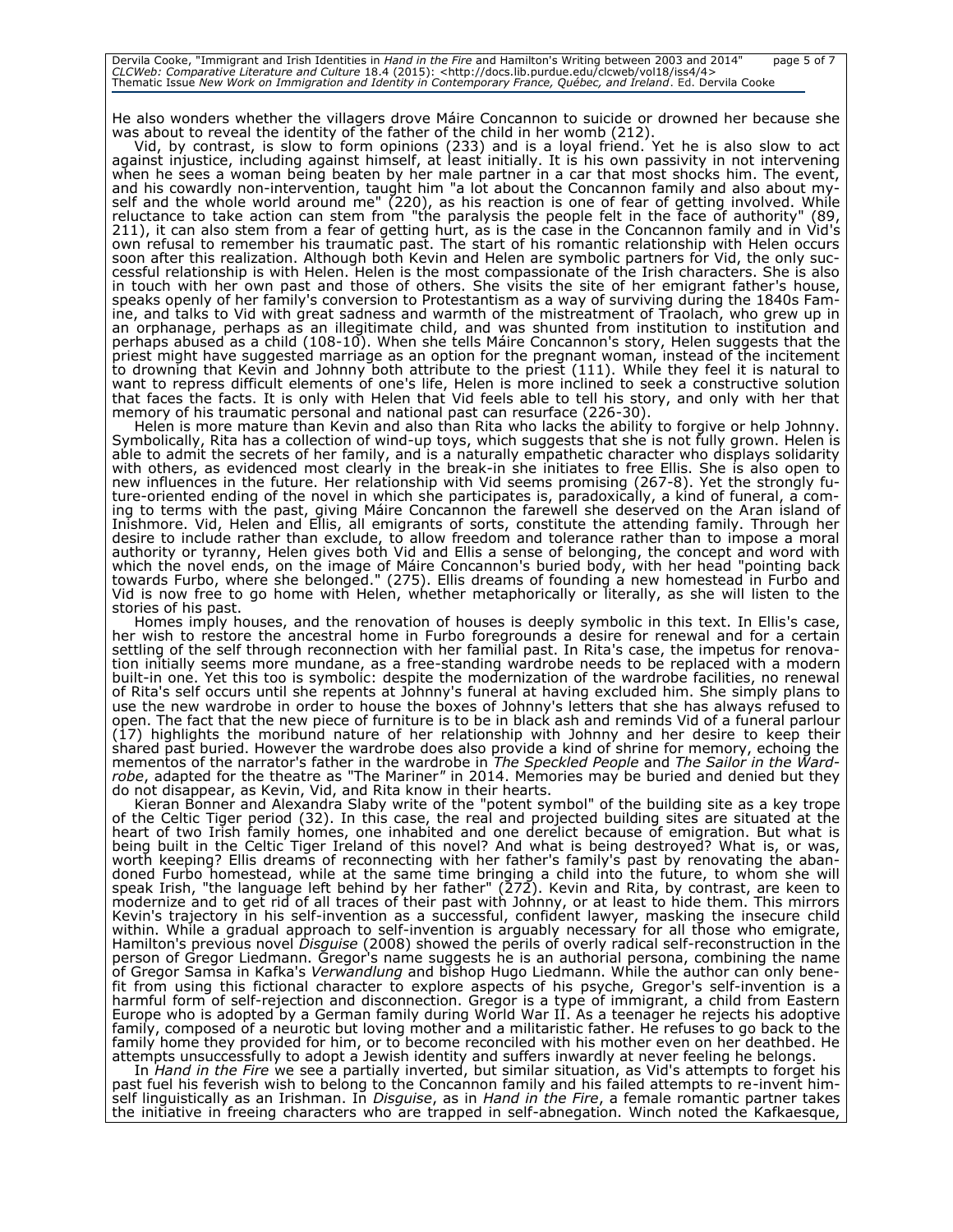Dervila Cooke, "Immigrant and Irish Identities in *Hand in the Fire* and Hamilton's Writing between 2003 and 2014" page 6 of 7<br>CLCWeb: Comparative Literature and Culture 18.4 (2015): <http://docs.lib.purdue.edu/clcweb/vol1

and indeed Beckettian, aspects in *Hand in the Fire*, likening it to "a classic work of European modernism" no doubt referring to Vid as a trapped character faced with an absurd court case. Hamilton does indeed reference Beckett in the novel (88) and there are also elements of Joycean paralysis. Johnny, Vid, and indeed Ellis, Kevin and Rita are all in some way trapped and unable to act for different reasons. In this at times absurdist novel, Helen frees Vid, through her gentle encouragement to speak about the past, initially simply by listening. Similarly, in *Disguise*, Gregor's separated wife Mara engages with his mother on his behalf, which brings some sort of familial resolution at her death.

Hamilton's work oscillates between the desire to forget and the need to remember. In his 2011 preface to Leila Vennewitz's English translation of Böll's *Irish Diary*, Hamilton ends on the image of the house where Böll stayed in Achill, county Mayo, from which the sand that blows in from the sea has to be regularly brushed off. Emphasizing the natural tendency towards forgetting, Hamilton's final words are that "left to its own devices the sand would just cover over everything." ("Introduction", xiv). Yet remembering or exploring past events in order to understand them and to learn from them is presented as beneficial in Hamilton's work, unless the remembering itself becomes obsessive. In the 2014 novel *Every Single Minute*, the character of Úna, based on the writer Nuala Ó Faoláin, who was Hamilton's friend, rehearses her past family trauma in public lectures to an obsessive degree. She is paired with Liam, who is more inclined to try to forget painful familial experiences. Both attitudes are presented as extreme. In any case, as Vid notes in *Hand in the Fire*, childhood and one's past are like a bloodied dog attached to the bumper of a car, following after one for ever (208-09).

In *Hand in the Fire*, constructively engaging with the past is seen as potentially healing. In Kevin and Rita's case, the healing seems to start when they reconnect with Johnny at his funeral, yet remains conflicted. Symbolically, this husband and father never re-enters their house, even in death, although he is described as coming home in other respects (253). It may be the memory of the drowned Máire Concannon that changes their attitude when they finally allow the previously suicidal Ellis to leave with Vid and Helen in order to visit the Furbo homestead and to make her own decisions about her pregnancy. Vid and Ellis seem to be on a clearer path to redemption. When their initial attempts to cut themselves off radically from their families and pasts fail, they seem to look forward to a more hopeful future as they start to explore those pasts. Hamilton published *Hand in the Fire* in 2008, the year of the global crash that sounded the death knell of the Irish economic boom. While Fintan O'Toole wrote of Celtic Tiger Ireland as "a substitute identity" he also acknowledged the new confidence and openness that came with those years. King notes that the *Irish Times* Saint Patrick's Day editorial of 2007 reflected on what it saw as a growing sense of openness to other cultures and perspectives in Ireland, and contained the lines "we are all the speckled people now" (176). Yet, writing at the end of the Celtic Tiger years, Debbie Ging cautions that "the notion that somehow Ireland's newfound prosperity and assumption of a proud place on the world's stage has necessarily made it a more inclusive and progressive society requires closer scrutiny" and concludes by asserting that "it is arguable that the nature and scope of Irish identity has never been so elusive and contested" ("Goldfish Memories", 200).

Has Ireland really become as "broad and inclusive" as President Mary Robinson hoped in her 1995 speech to the Oireachtas marking 150 years after the start of the Famine? While the President's remarks focused on widening the definition of Irishness to include the Irish diaspora in all its forms, they have often been taken to suggest a new era of inclusiveness in Ireland more generally. There is no doubt that Ireland has become less entrenched in notions of what one is and what one cannot be. The mid 1990s ceasefire and subsequent peace in Northern Ireland that Hamilton includes in *Hand in the Fire* is one manifestation of this, although Kevin fails to see it as anything more than the result of "free market capitalism" (132-34). The overwhelming support for the 2015 gay marriage referendum is another positive step towards inclusiveness. Yet very few Irish people have empathy with Vid as a lonely immigrant. Only Helen supports him, and Johnny's friendship seems mostly motivated by his own loneliness and his need for a substitute son. In fact, the immigrant Vid has much more compassion for Ellis, Johnny and Máire than any of the Irish have for him, apart from Helen. In general, the Irish are uninterested in Vid as a person.

Celtic Tiger Ireland is a brash place in *Hand in the Fire*, full of hen parties and self-exhibition as exemplified by Kevin's own exhibitionist tendencies. It has turned its back on history and tradition, symbolized by the modern wardrobes that seem so out of place in Rita Concannon's home. This Ireland is an uncertain place. The new generation of emigrants are well-educated and very quickly do well where they land (183), but there are at least three suicides in the novel, continuing through the generations. These include the probable suicide of Máire Concannon and the two drowned youths who turn up in Dublin bay, one of whom surfaces just before Vid's own near-drowning. While no sense is given of the personal circumstances behind the suicides of the two youths, the loneliness they suggest adds to the sense of entrapment in the novel.

The twin motifs of drowning and fire create a climate of confusion, anger, loneliness and exclusion. Vid is nearly drowned when the Irish thugs chase him, and as noted there are three actual drownings. A painting of a ship in distress connects Vid and Johnny (232). Kevin's and Vid's friendship is a fiery confusion and a self-destructive fire burns the archives of Vid's memory (80). Fire is here frequently associated with hatred and danger, as in the two arson attacks. When Kevin assumes that his father tried to "burn my mother out" (203), we think of the persecution of those who married across religious divides in Belfast. Vid feels he has brought the lingering smell of burned wood with him (205), no doubt remembering the bombed out houses and destroyed families in the former Yugoslavia.

Hands and handshakes are also symbolic. The handshake shared by Johnny and Vid: "the longest handshake that I can remember" (170) emphasizes their common experience of migration and connects them very deeply. There is no handshake between Kevin and Johnny, as Kevin does not want to engage with his past (200). Kevin's hand gestures are theatrical, possessive, or controlling (49, 125,